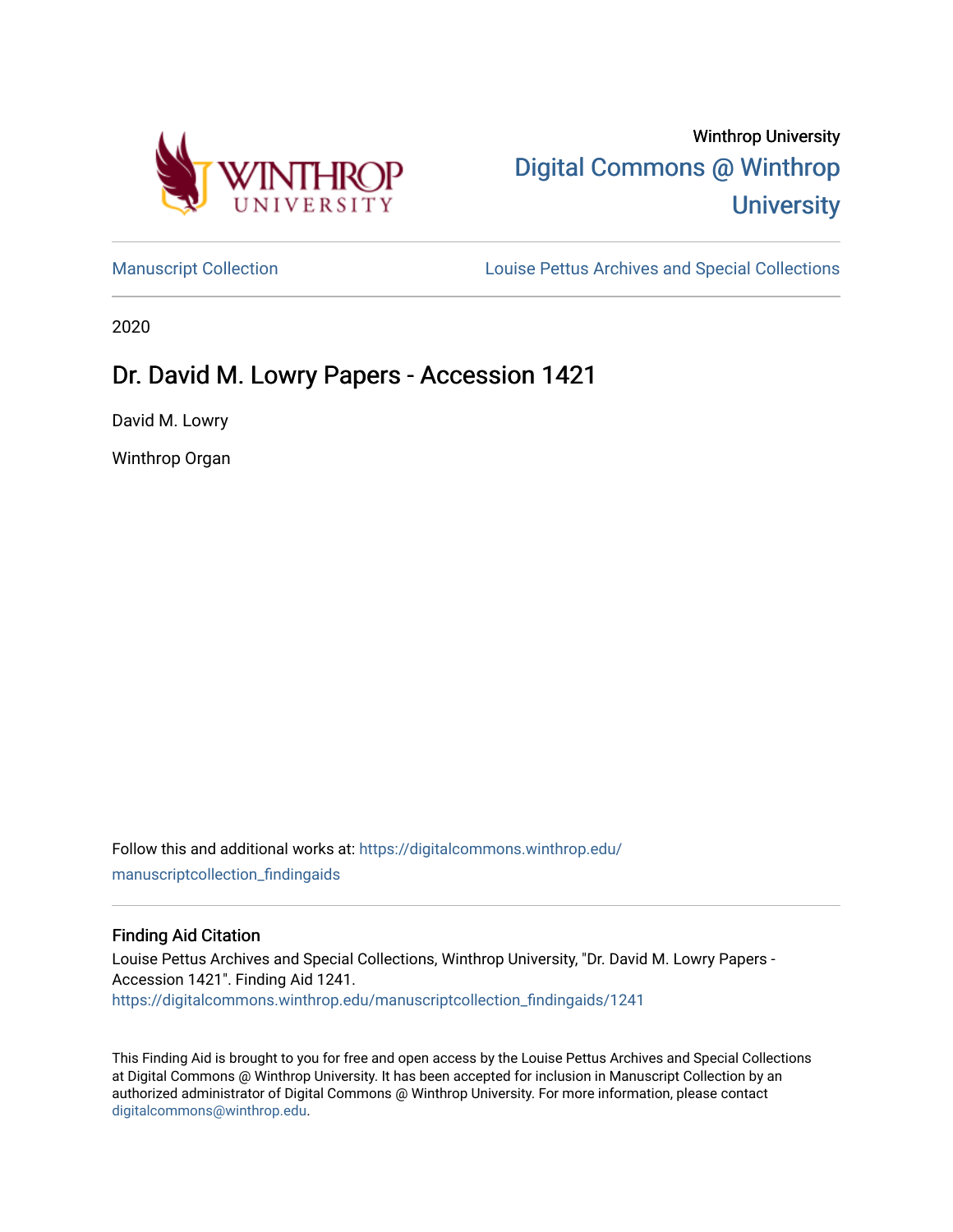#### **WINTHROP UNIVERSITY LOUISE PETTUS ARCHIVES & SPECIAL COLLECTIONS**

**MANUSCRIPT COLLECTION**

## **ACCESSION 1421**

## **DR. DAVID M. LOWRY PAPERS**

**1950-2009**

11 Boxes, 72 Folders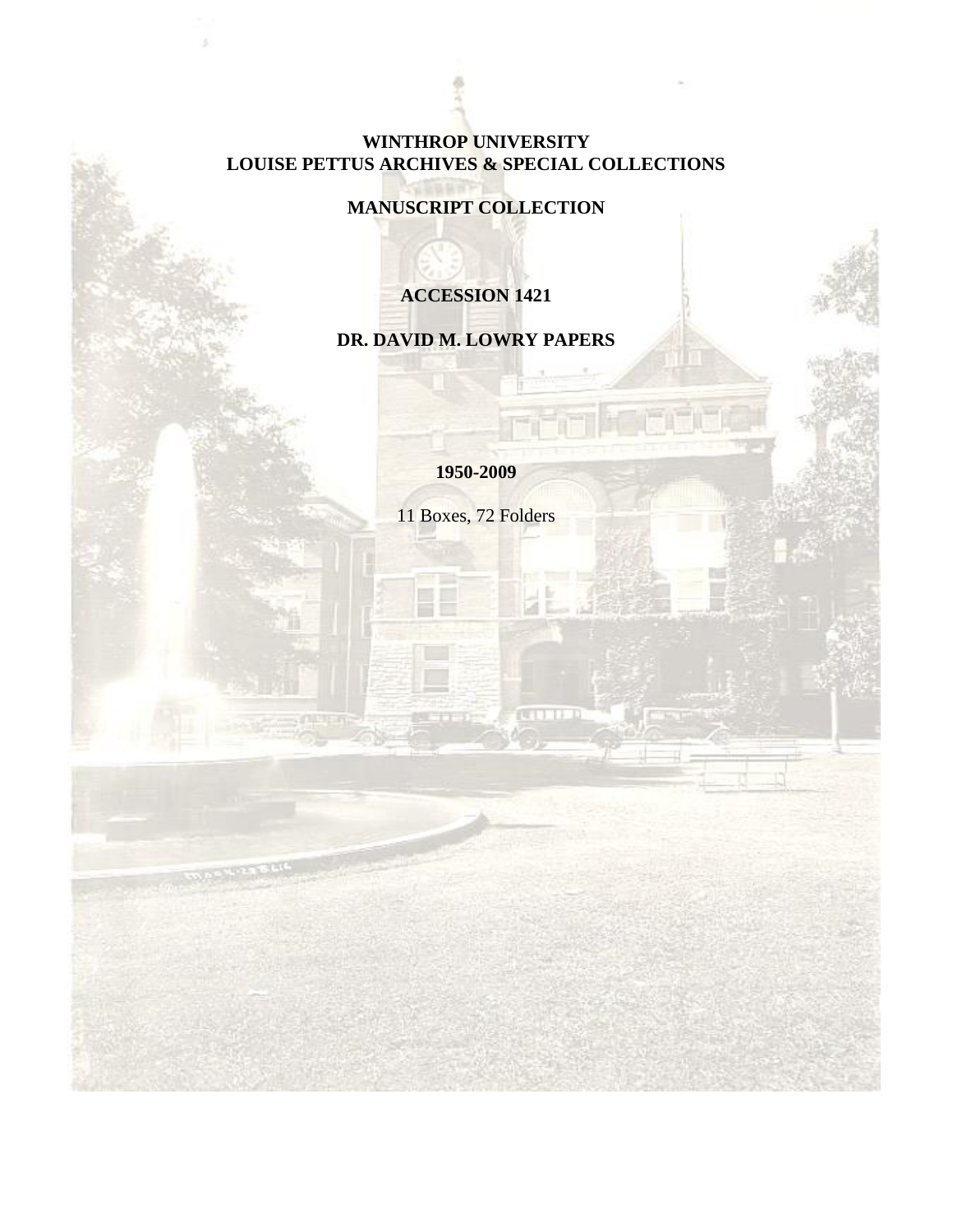#### **WINTHROP UNIVERSITY LOUISE PETTUS ARCHIVES & SPECIAL COLLECTIONS**

#### **MANUSCRIPT COLLECTION**

ACC. NO.: **\_1421\_\_** PROCESSED BY: <u>Drew Russell, Student Intern</u> ADDITIONS: **\_\_\_**, \_\_\_, \_\_\_ DATE: \_February 24, 2020\_ NO. OF SECTIONS: 3

#### **DR. DAVID M. LOWRY PAPERS**

**I**

Provenance: The Dr. David Lowry Papers were donated to the Archives on July 12, 2012 by Dr. David Lowry.

> Linear feet of shelf space occupied: 2.75 Approximate number of pieces: 8,500

Restrictions: Open to researchers under the rules and regulations of the Louise Pettus Archives & Special Collections at Winthrop University.

Literary Rights: For information concerning literary rights please contact the Louise Pettus Archives & Special Collections at Winthrop University.

Scope and Content Note: **The Dr. David Lowry Papers consist of work papers, music, photographs, a list of concerts, and documents pertaining to the construction of the Gabriel Kney Organ in the Barnes Recital Hall At Winthrop University. The collection also includes papers pertaining to the restoration of the D.B. Johnson Memorial Organ, David Lowry's "A Short History of the Pipe Organs at Winthrop", and information regarding the Gabriel Kney Organ and Angerstein practice organ. Dr. Lowry was an organist, harpsichordist, and is a retired professor of music at Winthrop University from 1965-2012.**

Transfer of items: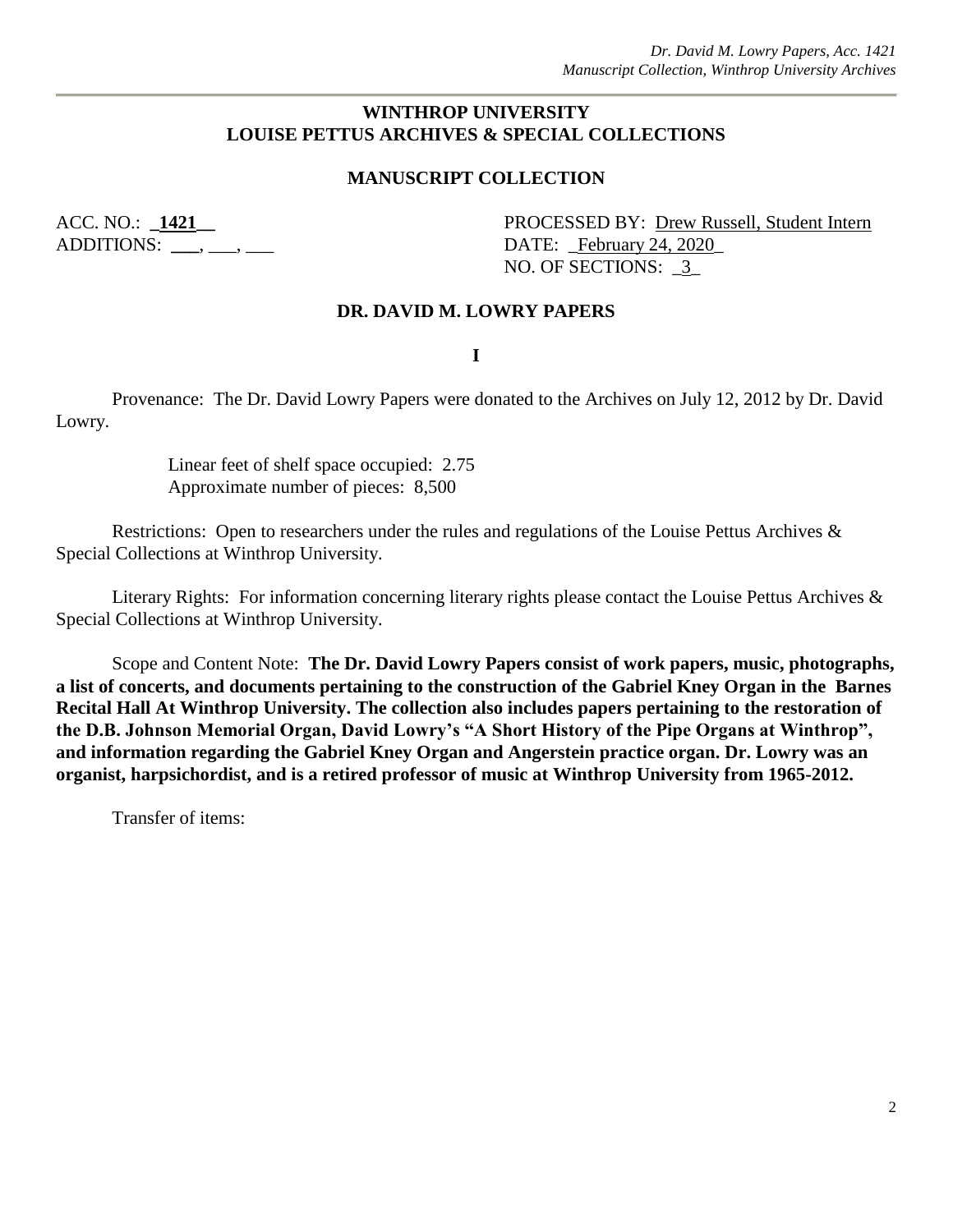#### **II**

#### **BIOGRAPHICAL DATA**

#### **DR. DAVID M. LOWRY**



David Lowry is the Parish Musician of the Church of the Good Shepherd, Columbia, South Carolina and the principal Anglo-Catholic parish of the Episcopal Diocese of Upper South Carolina. He is Professor of Music, Emeritus, at Winthrop University, Rock Hill, S.C., where he has held an appointment from 1965 until his retirement in 2012 . He also worked as Music Director of the York County Choral Society in Rock Hill until his retirement in 2012.

In the more than three decades at Winthrop, he has sent off many fine students into careers in church music, education, and the concert field. He continues to be a leader in the Association of Anglican Musicians (AAM) for which is has been its president, the Royal School of Church Music, for

which he is currently secretary of the board of directors for RSCM in America, and several facets of the AGO and the Episcopal Church.

David's zeal for the support of composers is evidenced by the commissioning and the performance of a number of works, including AAM members David Ashley White, Robert J. Powell, Nicholas White and Gary Davison. With partial retirement, he searches for even more effective support of creative work for organ, chamber groups and chorus.

David Lowry holds the BM degree from Baldwin-Wallace College, Cleveland; the SMM from Union Theological Seminary, New York; and the DMA from the University of North Texas. Summer studies in Haarlem, the Netherlands, and New College, Oxford have played important roles in the direction his career has taken him.

(Biography taken from Selah Publishing Company website)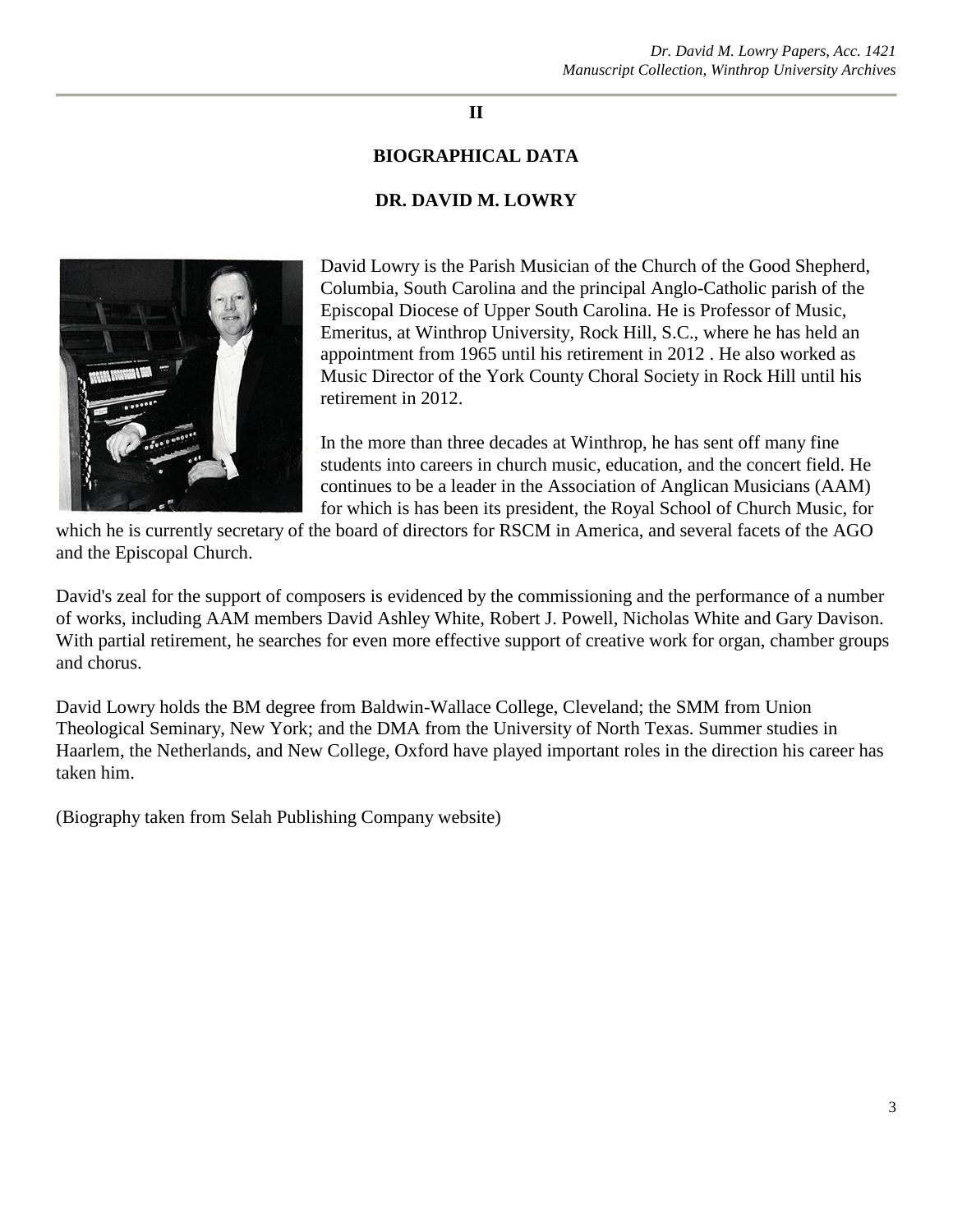## **DESCRIPTION OF SERIES**

|              | <b>Box(es)</b> Folder(s) | <b>Series</b>                                                                                                                                                                                                                                                                   | Year(s)              |
|--------------|--------------------------|---------------------------------------------------------------------------------------------------------------------------------------------------------------------------------------------------------------------------------------------------------------------------------|----------------------|
| $\mathbf{1}$ | 1                        | PAPER WRITTEN BY DAVID LOWERY<br>This collection contains a paper written for a Communications class at<br>Baldwin-Wallace College.                                                                                                                                             | 1957                 |
| $\mathbf{1}$ | 2                        | BALDWIN-WALLACE COLLEGE MUSIC PROGRAMS<br>This collection includes programs of music recitals from Baldwin-<br>Wallace College, David Lowry's Alma Mater.                                                                                                                       | 1960                 |
| $\mathbf{1}$ | 3                        | DAVID LOWRY PERSONAL PAPERS<br>This collection includes a change of address form, an envelope mailed<br>for the first day of the Red Cross Stamp, two membership papers for<br>the National Federation of Music Clubs, and a scholarship award from<br>Baldwin-Wallace College. | 1952, 1953, 1956, nd |
| $\mathbf{1}$ | $\overline{4}$           | D.B. JOHNSON MEMORIAL ORGAN<br>This collection includes information and contracts for building the<br>D.B. Johnson Memorial Organ, installed in 1955.                                                                                                                           | 1951-1955            |
| $\mathbf{1}$ | 5                        | <b>ÆOLIAN-SKINNER ORGAN COMPANY</b><br>This collection consists of information about the Æolian-Skinner<br>Organ Company which installed the D.B. Johnson Memorial Organ.                                                                                                       | 1951-1967            |
| $\mathbf{1}$ | 6                        | MÖLLER PRACTICE ORGAN<br>This collection includes information on the Möller Practice Organ in<br>the Recital Hall at Winthrop University.                                                                                                                                       | 1966-1969            |
| $\mathbf{1}$ | $\overline{7}$           | KNEY & COMPANY LTD.<br>This collection includes information on the Kney Organ installed at<br>Winthrop University.                                                                                                                                                              | 1973                 |
| $\mathbf{1}$ | 8                        | <b>KNEY ORGAN NEWS ARTICLES</b><br>This collection includes newspaper articles that were clipped from<br>local newspapers about the Kney Organ installed at Winthrop<br>University in the 1970's.                                                                               | 1975                 |
| 1            | 9                        | <b>GABRIEL KNEY PIPE ORGAN PHOTOGRAPHS</b><br>This collection includes photographs of Gabriel Kney installing the<br>Kney pipe organ in Barnes Recital Hall in the Conservatory of Music.                                                                                       | 1975                 |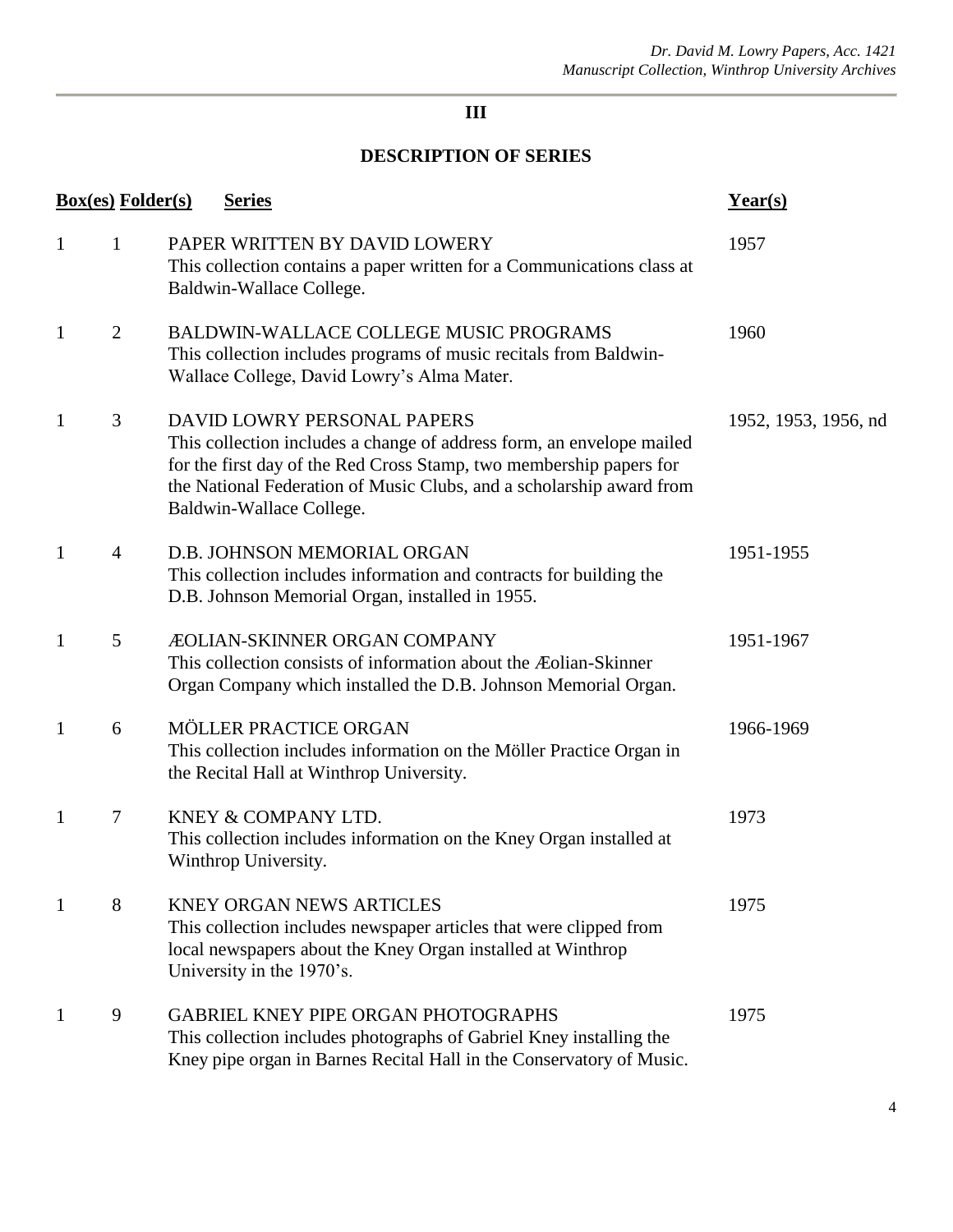|                | <b>Box(es)</b> Folder(s) | <b>Series</b>                                                                                                                                                                                                                           | $Year(s)$     |
|----------------|--------------------------|-----------------------------------------------------------------------------------------------------------------------------------------------------------------------------------------------------------------------------------------|---------------|
| $\overline{2}$ | 10                       | ORGAN RECITAL REVIEW<br>This collection includes a review of an organ recital by David Lowry<br>in 1975. The recital he reviewed was Jon Gillock preforming Oliver<br>Messiaen's "Nine Meditations on the Mystery of the Holy Trinity". | 1975          |
| $2 - 4$        |                          | 11-20 DAVID LOWRY RECITAL PROGRAMS<br>This collection includes recital programs and church bulletins from<br>different performances given by Dr. Lowry.                                                                                 | 1950-1994, nd |
| $\overline{4}$ | 21                       | LIST OF CONCERTS PLAYED BY DAVID LOWRY<br>This collection includes a list of different concerts, arranged by date,<br>that were played by Dr. David Lowry through his tenure as a concert<br>organist.                                  | nd            |
| 4              | 22                       | LIST OF CONCERTS PLAYED BY DAVID LOWRY<br>This collection includes a list of different concerts, arranged by<br>composer, that were played by Dr. David Lowry through his tenure as<br>a concert organist.                              | nd            |
| 5              | $23 - 25$                | SEASONAL CONCERT PROGRAMS<br>This collection includes programs for different performance venues<br>concert seasons. Many of these included Dr. David Lowry as a<br>performer.                                                           | 1960-1990     |
| 6              | 26                       | <b>CONFERENCE PROGRAMS</b><br>This collection includes program copies from different musician<br>conferences around the country attended by David Lowry.                                                                                | 1961-1978     |
| 6              | 27                       | <b>UNKNOWN PROGRAM NOTES</b><br>This collection includes recital program notes from unnamed recitals<br>that included performances by David Lowry.                                                                                      | nd            |
| 6              | 28                       | CORRESPONDANCE<br>This collection includes letters written to Dr. David Lowry.                                                                                                                                                          | 1965-1991     |
| 6              | 29                       | <b>PLAYBILL</b><br>This collection includes a playbill from New York ProMusica for the<br>production of The Play of Daniel.                                                                                                             | 1961          |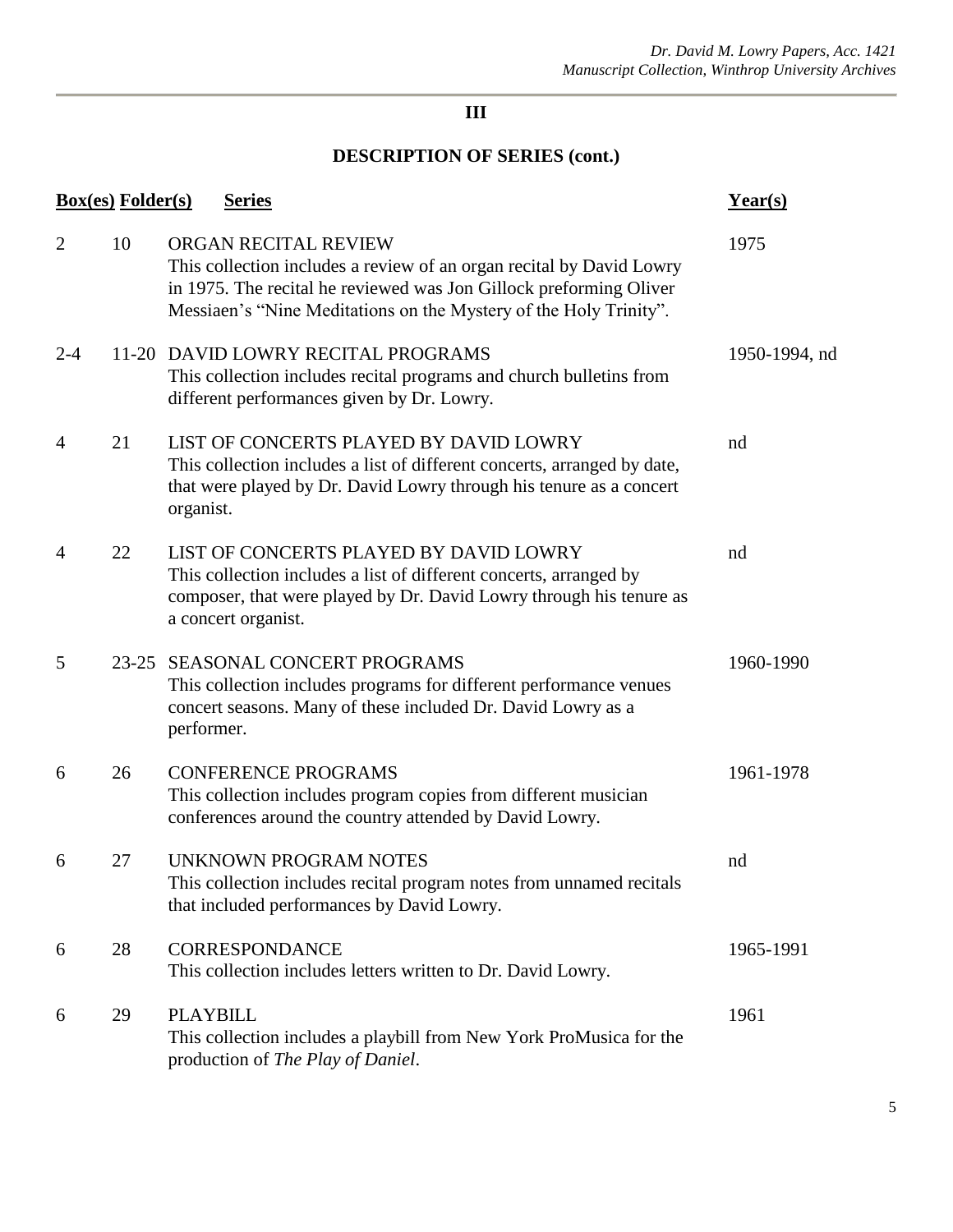| <b>Box(es)</b> Folder(s)<br><b>Series</b> |    |                                                                                                                                                                                           | Year(s)       |
|-------------------------------------------|----|-------------------------------------------------------------------------------------------------------------------------------------------------------------------------------------------|---------------|
| 6                                         | 30 | <b>INVITATIONS</b><br>This collection includes invitations for different events from organ<br>recitals to graduations.                                                                    | 1956-1976, nd |
| 6                                         | 31 | <b>SC MUSICIAN DIRECTORY</b><br>This collection includes a brochure of the South Carolina Directory of<br>Performing Musicians with contact information for musicians.                    | 1974          |
| $6 - 7$                                   |    | 32-33 NEWSPAPER ARTICLES<br>This collection includes newspaper clippings pertaining to David<br>Lowry, Winthrop University, and other organizations Lowry was<br>involved in.             | 1956-1991     |
| 7                                         | 34 | PHOTOCOPIES OF NEWS ARTICLES<br>This collection includes photocopies of newspaper articles that were<br>collected by David Lowry.                                                         | 1940-1994     |
| 7                                         | 35 | <b>MAGAZINE ARTICLES</b><br>This collection includes magazine articles that were collected by David<br>Lowry.                                                                             | nd            |
| 7                                         | 36 | <b>UNTO THESE HILLS</b><br>This collection includes copies of <i>Unto These Hills</i> magazines from<br>the Cherokee Historical Association.                                              | 1961-1965     |
| 7                                         | 37 | <b>HIGH FIDELITY MAGAZINE</b><br>This collection includes a copy of High Fidelity magazine featuring an<br>article on Arthur Rubinstein.                                                  | 1963          |
| 7                                         | 38 | <b>NEWSLETTERS</b><br>This collection contains newsletters from different organizations that<br>David Lowry either belonged to or was interested in.                                      | 1965-1990     |
| 7                                         | 39 | <b>WINTHROP NEWS RELEASES</b><br>This collection includes several different news releases from Winthrop<br>College about Dr. David Lowry and some of the organs installed at<br>Winthrop. | 1985, nd      |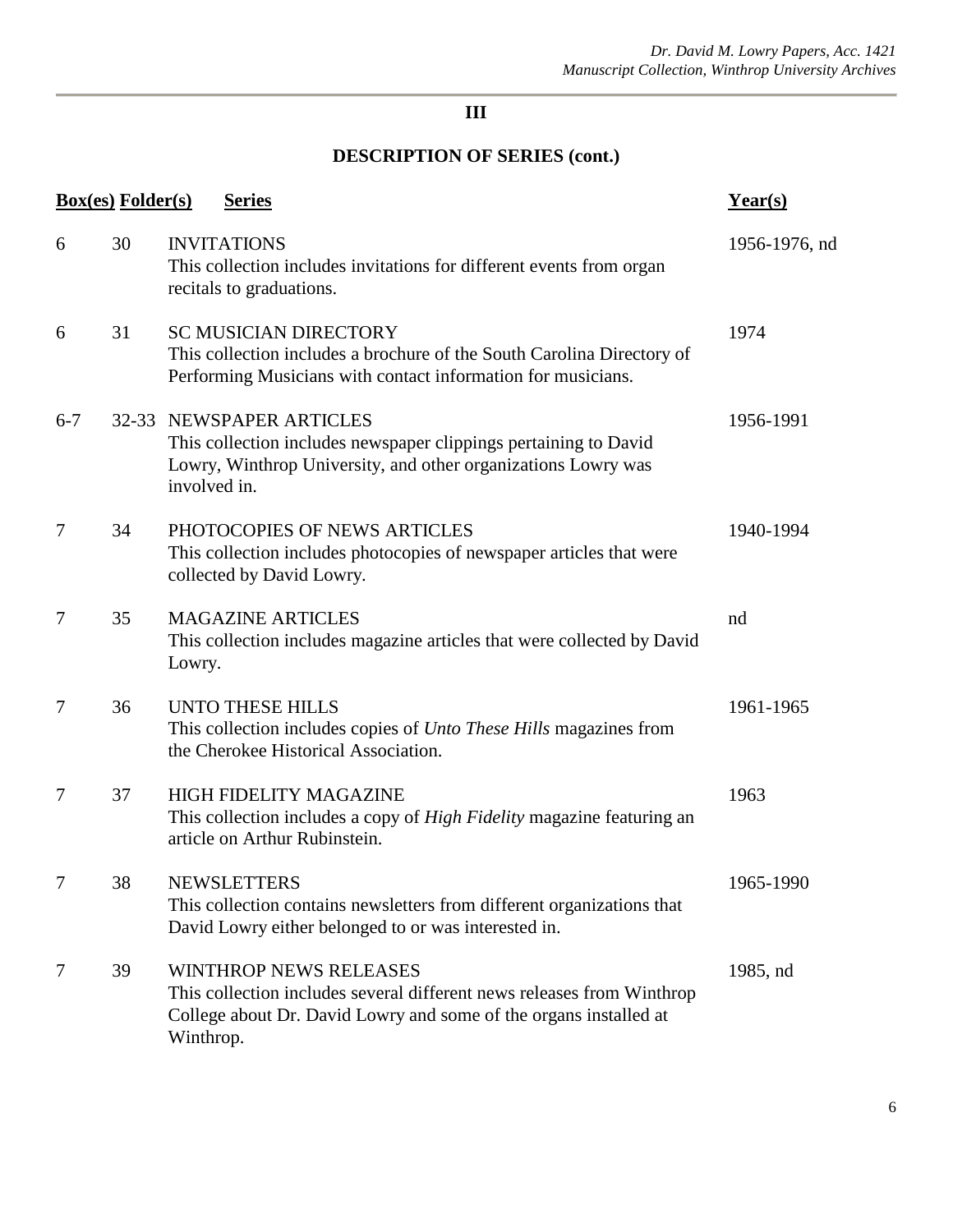| <b>Box(es)</b> Folder(s)<br><b>Series</b> |    |                                                                                                                                                                                                                | Year(s)       |  |
|-------------------------------------------|----|----------------------------------------------------------------------------------------------------------------------------------------------------------------------------------------------------------------|---------------|--|
| 7                                         | 40 | <b>WINTHROP MAGAZINE</b><br>This collection includes two copies of the Winthrop Magazine from<br>the Spring and Fall of 2005. These copies include articles on the D.B.<br>Johnson Memorial Organ Restoration. | 2005          |  |
| 7                                         | 41 | <b>BYRNES ACOUSTIC PLANS</b><br>This collection includes plans for the Byrnes Auditorium acoustics for<br>installing the pipe organ.                                                                           | 1985          |  |
| 7                                         | 42 | D.B. JOHNSON MEMORIAL ORGAN<br>This collection includes information on the D.B. Johnson Memorial<br>Organ, installed in Byrnes Recital Hall.                                                                   | 1955          |  |
| 8                                         |    | 43-44 ORGAN RESTORATION<br>This collection includes information on the restoration of the D.B.<br>Johnson Memorial Organ in Byrnes Recital Hall.                                                               | 2006          |  |
| 8                                         | 45 | ORGAN HISTORICAL SOCIETY HANDBOOK<br>This collection includes the handbook of the Organ Historical<br>Society.                                                                                                 | 1985          |  |
| 8                                         | 46 | <b>BRAHMS FESTIVAL</b><br>This collection includes information of the 1983 Brahms Festival held<br>at Winthrop University.                                                                                     | 1983          |  |
| 8                                         | 47 | ROCK HILL CHAMBER ORCHESTRA PROGRAMS<br>This collection includes programs from the Rock Hill Chamber<br>Orchestra from when David Lowry was the conductor.                                                     | 1983-1990     |  |
| 8                                         | 48 | ROCK HILL CHAMBER ORCHESTRA NEWS RELEASES<br>This collection includes news releases for the Rock Hill Chamber<br>Orchestra from when David Lowry was the conductor.                                            | 1985-1989, nd |  |
| 8                                         | 49 | ROCK HILL CHAMBER ORCHESTRA NEWSPAPER CLIPPINGS<br>This collection includes newspaper articles about the Rock Hill<br>Chamber Orchestra from when David Lowry was the conductor.                               | 1983-1990     |  |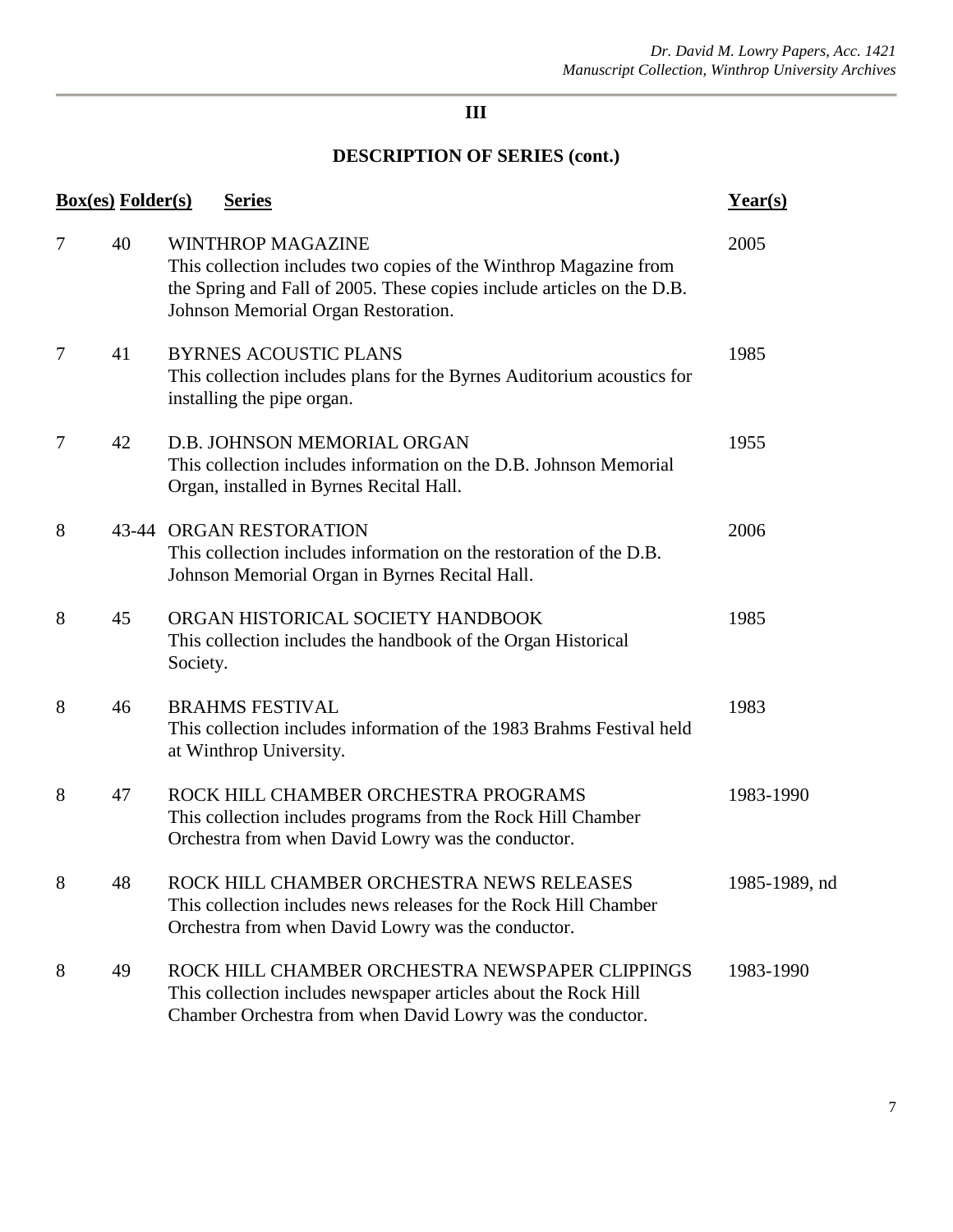|   | <b>Box(es)</b> Folder(s) | <b>Series</b>                                                                                                                                                                                                                                       | Year(s)   |
|---|--------------------------|-----------------------------------------------------------------------------------------------------------------------------------------------------------------------------------------------------------------------------------------------------|-----------|
| 8 | 50                       | ROCK HILL CHAMBER ORCHESTRA NEWS ARTICLE<br><b>PHOTOCOPIES</b><br>This collection includes photocopies of newspaper articles about the<br>Rock Hill Chamber Orchestra from when David Lowry was the<br>conductor.                                   | nd        |
| 9 | 51                       | AMERICAN GUILD OF ORGANISTS NATIONAL CONVENTION<br>This collection includes programs from the annual convention of the<br>American Guild of Organists.                                                                                              | 1956-1964 |
| 9 | 52                       | LUTHERAN CHORAL SOCIETY<br>This collection includes notes and programs from performances of the<br>Lutheran Choral Society.                                                                                                                         | 1960-1964 |
| 9 | 53                       | <b>CHURCH OF THE HEAVENLY REST</b><br>This collection includes programs from organ recitals at the Church of<br>the Heavenly Rest in New York.                                                                                                      | 1963-1965 |
| 9 | 54                       | CONSERVATORY OF MUSIC HONORS DINNER<br>This collection includes programs and correspondence regarding the<br>honors dinner for the Conservatory of Music at Baldwin-Wallace<br>College.                                                             | 1984      |
| 9 | 55                       | D.B. JOHNSON MEMORIAL ORGAN RESTORATION<br>This collection includes correspondence and programs for the fiftieth<br>anniversary of the installation of the D.B. Johnson Memorial Organ,<br>as well as fundraising for the restoration of the organ. | 2005      |
| 9 | 56                       | CONCERT AND FUNDRAISING LUNCHEON<br>This collection includes correspondence and programs from the 2006<br>concert series at Winthrop University in which proceeds went to the<br>restoration of the D.B. Johnson Memorial Organ.                    | 2006      |
| 9 | 57                       | WINTHROP DEVELOPMENT<br>This collection includes documents from the development department<br>at Winthrop University concerning the restoration of the D.B. Johnson<br>Memorial Organ.                                                              | 2007      |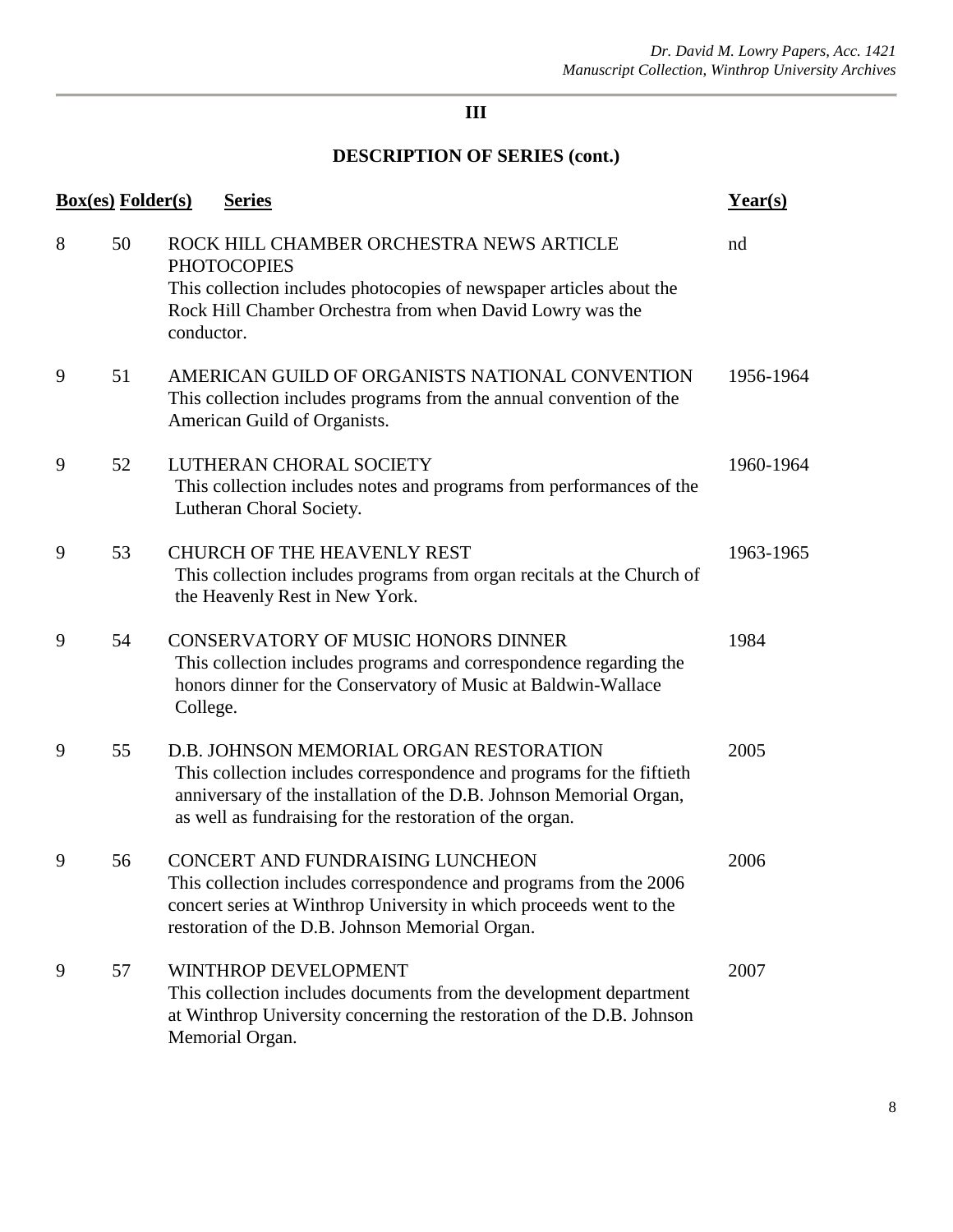| <b>Box(es)</b> Folder(s)<br><b>Series</b> |    |                                                                                                                                                                                                                                                        | Year(s)   |
|-------------------------------------------|----|--------------------------------------------------------------------------------------------------------------------------------------------------------------------------------------------------------------------------------------------------------|-----------|
| 9                                         | 58 | WINTHROP ORGAN FESTIVAL<br>This collection includes a program from the 2009 organ festival at<br>Winthrop University.                                                                                                                                  | 2009      |
| 10                                        | 59 | SHORT HISTORY OF PIPE ORGANS AT WINTHROP<br><b>UNIVERSITY</b><br>This collection includes research notes, as well as a published book<br>written by Dr. David Lowry about the pipe organs installed in the<br>music department of Winthrop University. | 2009      |
| 10                                        | 60 | COMMITTEE TO WRITE WINTHROP ALMA MATER<br>This collection includes correspondence, sheet music, and lyrics for<br>writing the Alma Mater of Winthrop University.                                                                                       | 1980      |
| 10                                        | 61 | <b>SHEET MUSIC</b><br>This collection includes sheet music for the organ/piano presumably<br>played by David Lowry.                                                                                                                                    | nd        |
| 10                                        | 62 | MAP OF ÖSTERREICH, AUSTRIA<br>This collection includes a map of the city of Österreich, Austria,                                                                                                                                                       | nd        |
| 10                                        | 63 | presumably used by Lowry when he was in Europe.<br>ROCK HILL MUSIC CLUB<br>This collection includes correspondence and programs regarding the<br>Rock Hill Music Club.                                                                                 | 2007      |
| 10                                        | 64 | <b>LECTURE NOTES</b><br>This collection includes notes that Lowry used during his lectures at<br>Winthrop University.                                                                                                                                  | nd        |
| 10                                        | 65 | <b>WEDDING MUSIC LECTURES</b><br>This collection includes lecture notes when performing at weddings,<br>including suitable song selection.                                                                                                             | nd        |
| 10                                        | 66 | STUDENT RECITAL PROGRAMS<br>This collection includes performance programs from the Winthrop<br>College School of Music student recitals.                                                                                                               | 1966-1984 |